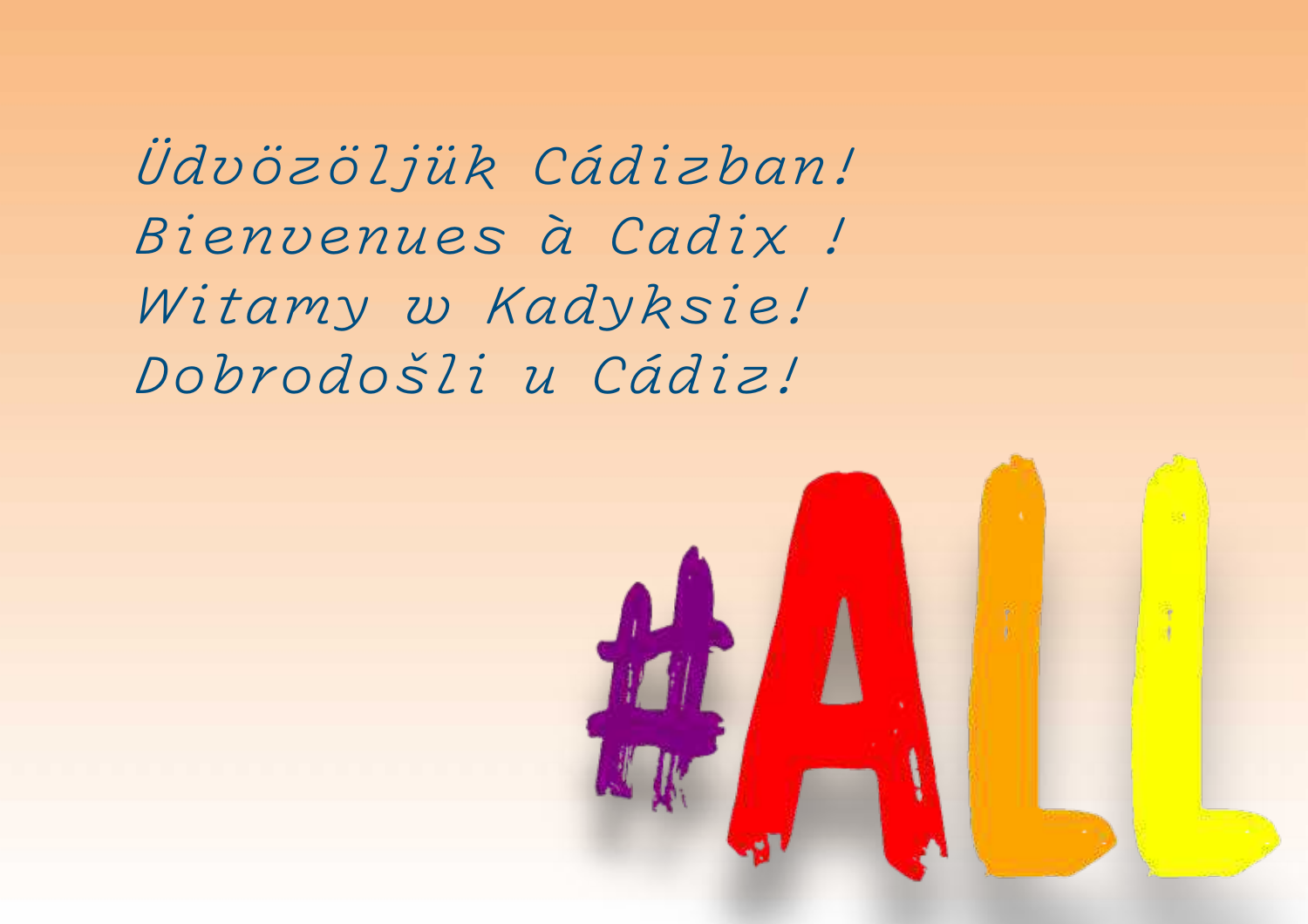All Inc! is a EU-funded project that reunites teams from eight different countries who share a vision of, and a concern with, inclusive education.

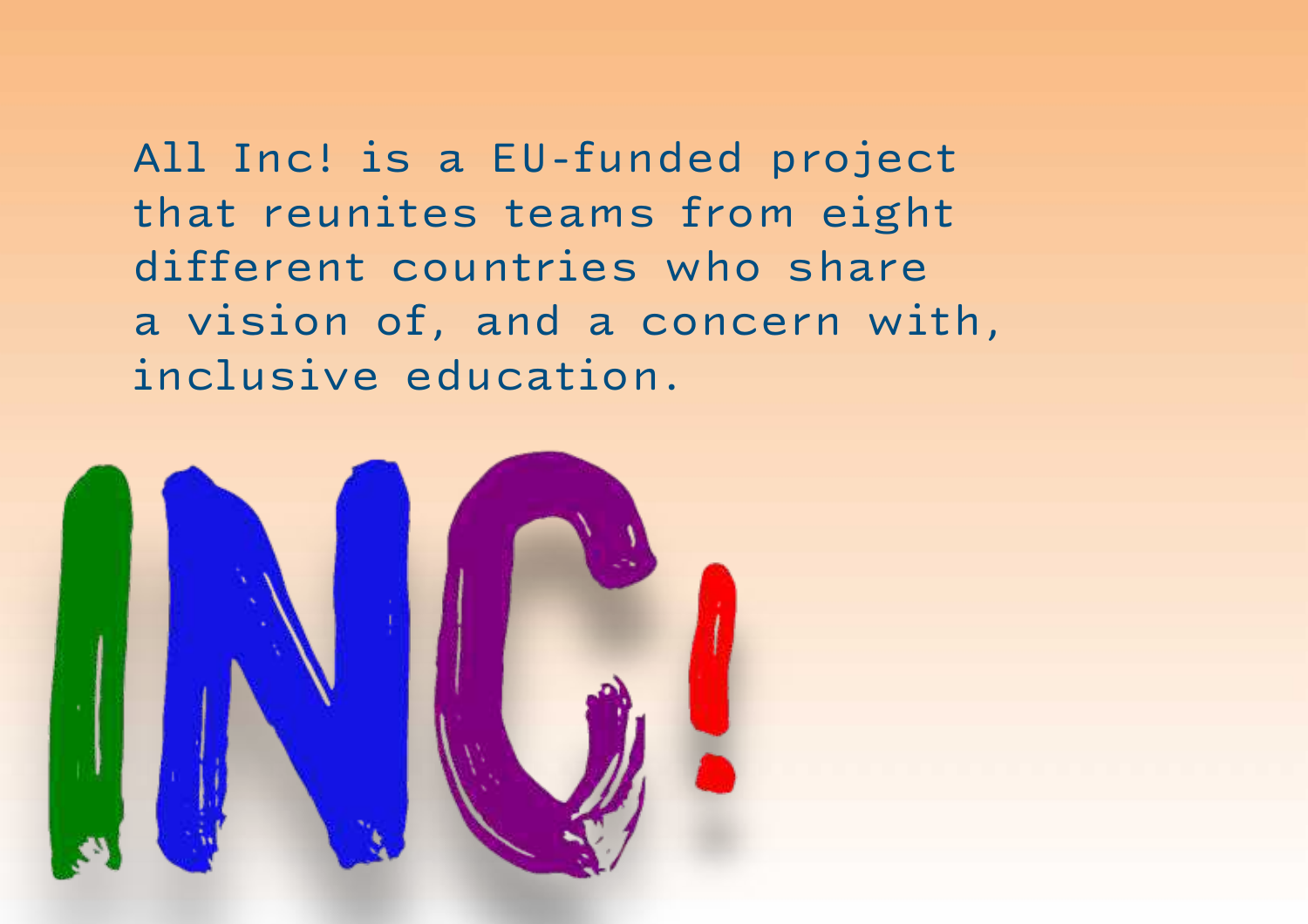It brings together pupils, (trainee) teachers and the wider school community to build LGBT+ friendly schools. The project is active in Belgium, Germany, Greece, Hungary, Poland, the Netherlands, Spain, and the United Kingdom.

> *KA2 Strategic Partnerships for Secondary Education 2020-1-NL01-KA201-064556*

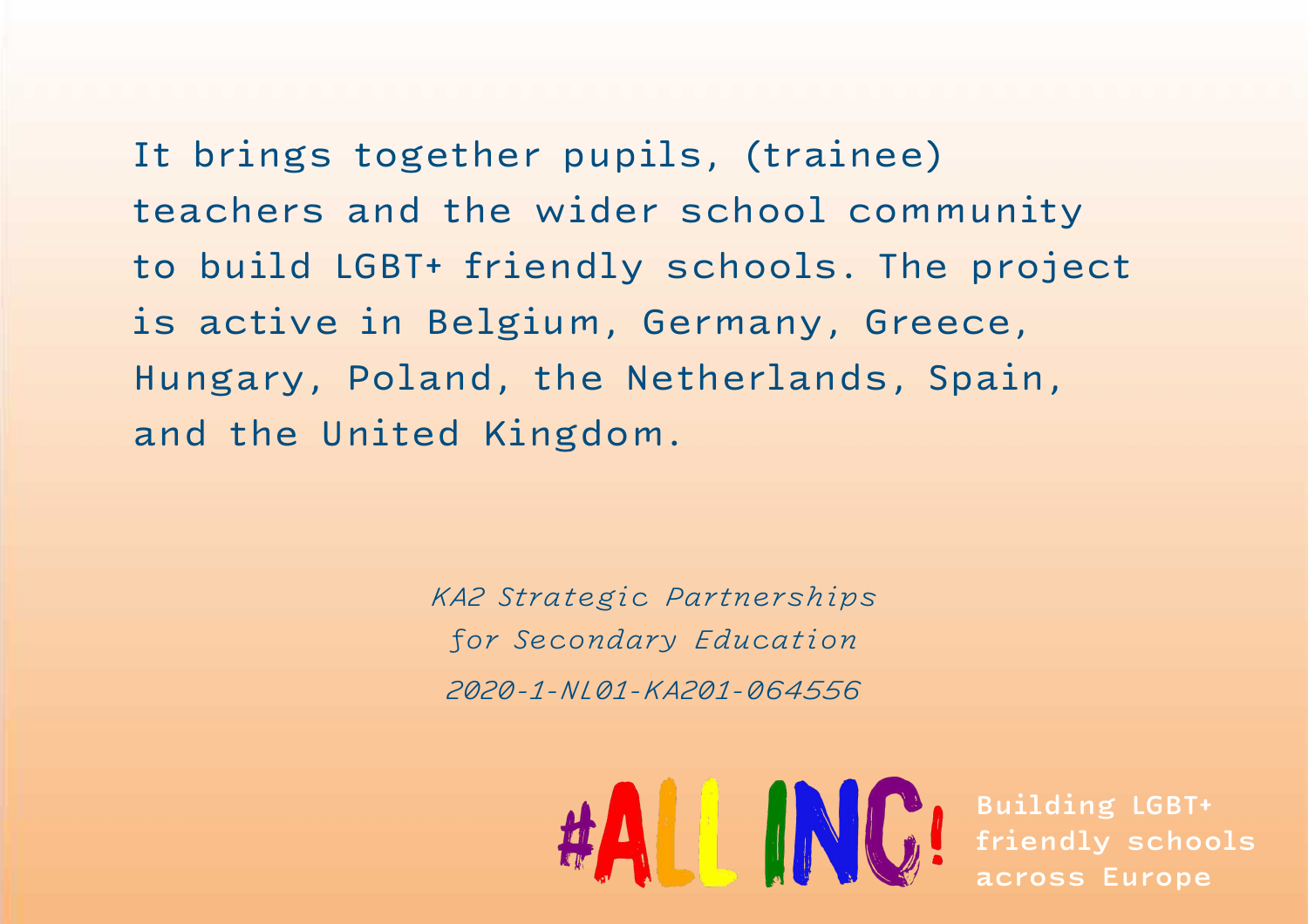| Sint-Paulusinstituut, Herzele      | BE  | KU Leuven                                            |
|------------------------------------|-----|------------------------------------------------------|
| Gymnasium Kirchheim                | DE  | LMU Munich                                           |
| Ekto Gimnasio, Mytelene            | GR  | University of the<br>Aegean, Lesbos                  |
| Apáczai Gimnázium, Budapest        | HU. | Eötvös Loránd<br>Tudományegyetem,<br><b>Budapest</b> |
| !mpulse, Leeuwarden                | NL  | UN-MERIT Maastricht                                  |
| Bednarska School Warsaw            | PL  | Lodz                                                 |
| Lees Brook Community School, Derby | UK  | Derby                                                |

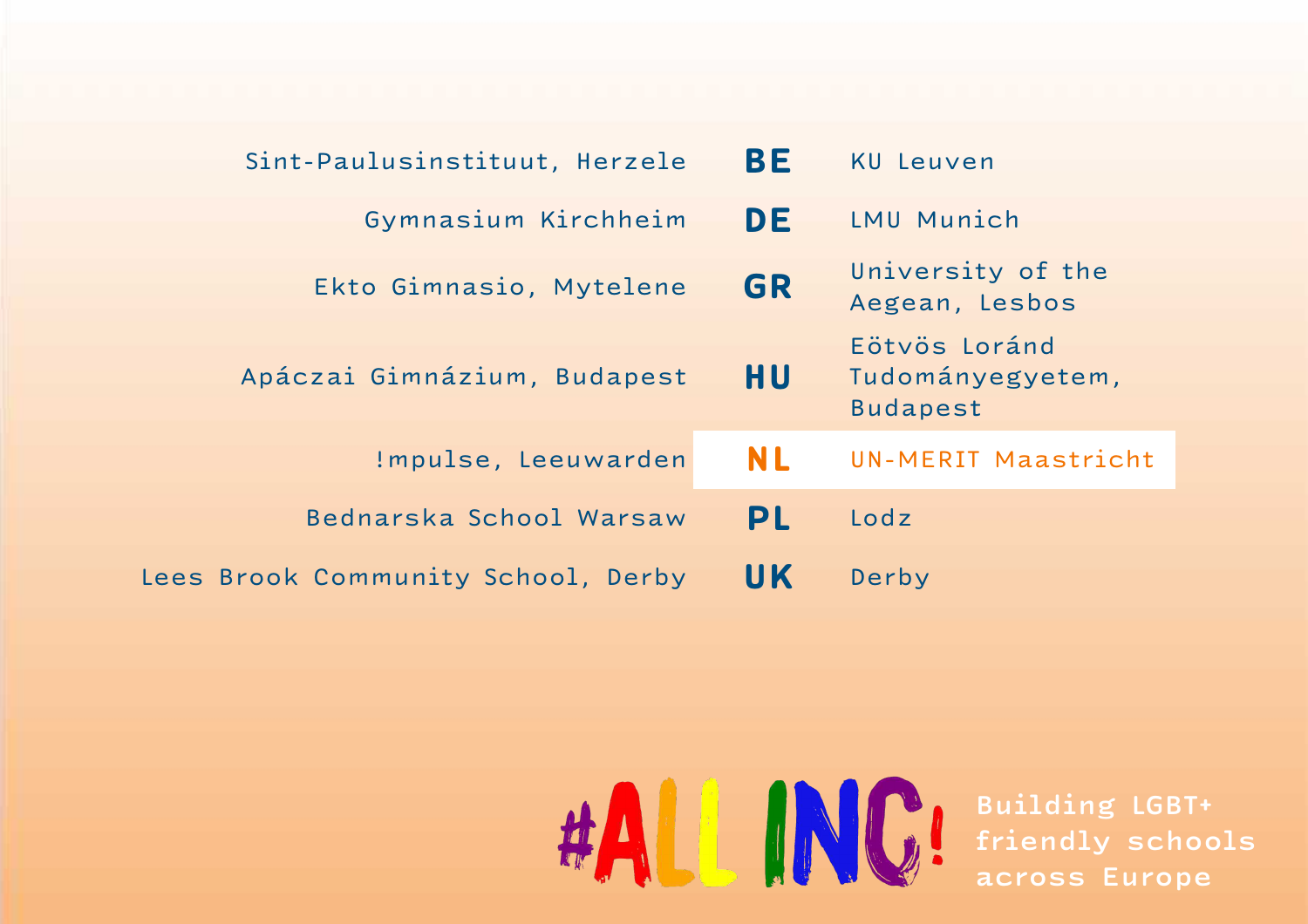

INC!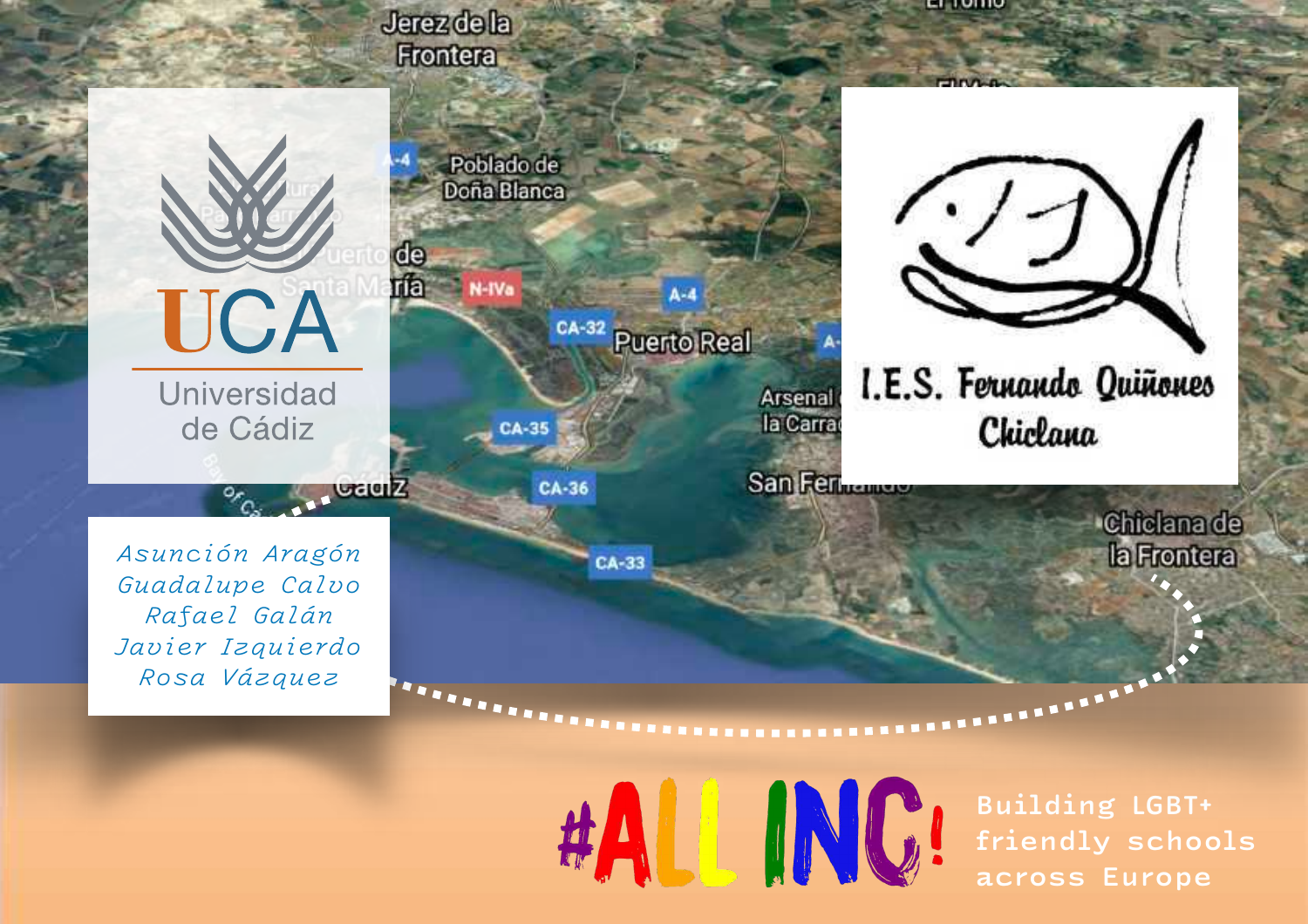At UCA we take pride that a special Rector's Delegation entrusted with matters of equality and inclusion was promoted to the top level of the University's organisation, and as such is prominently featured on our main web portal. This is relatively uncommon in the context of our region's universities (where equality and/or inclusion are often smaller units within more diversified departments).

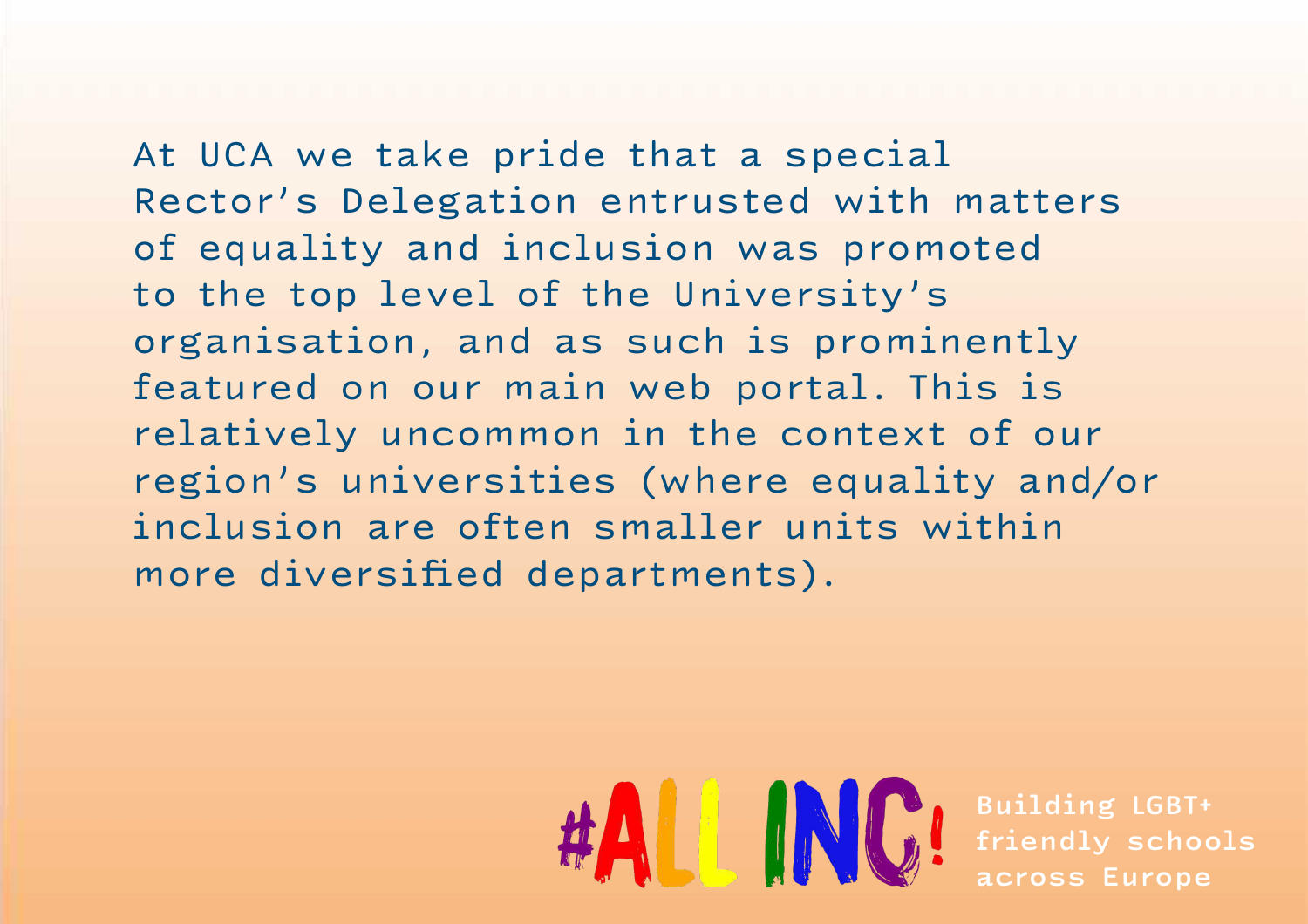# UniversidaddeCádiz

 $n^2$  |2||C







To note, "Inclusion" has been placed on equal footing with gender equality since the current governing council took office.

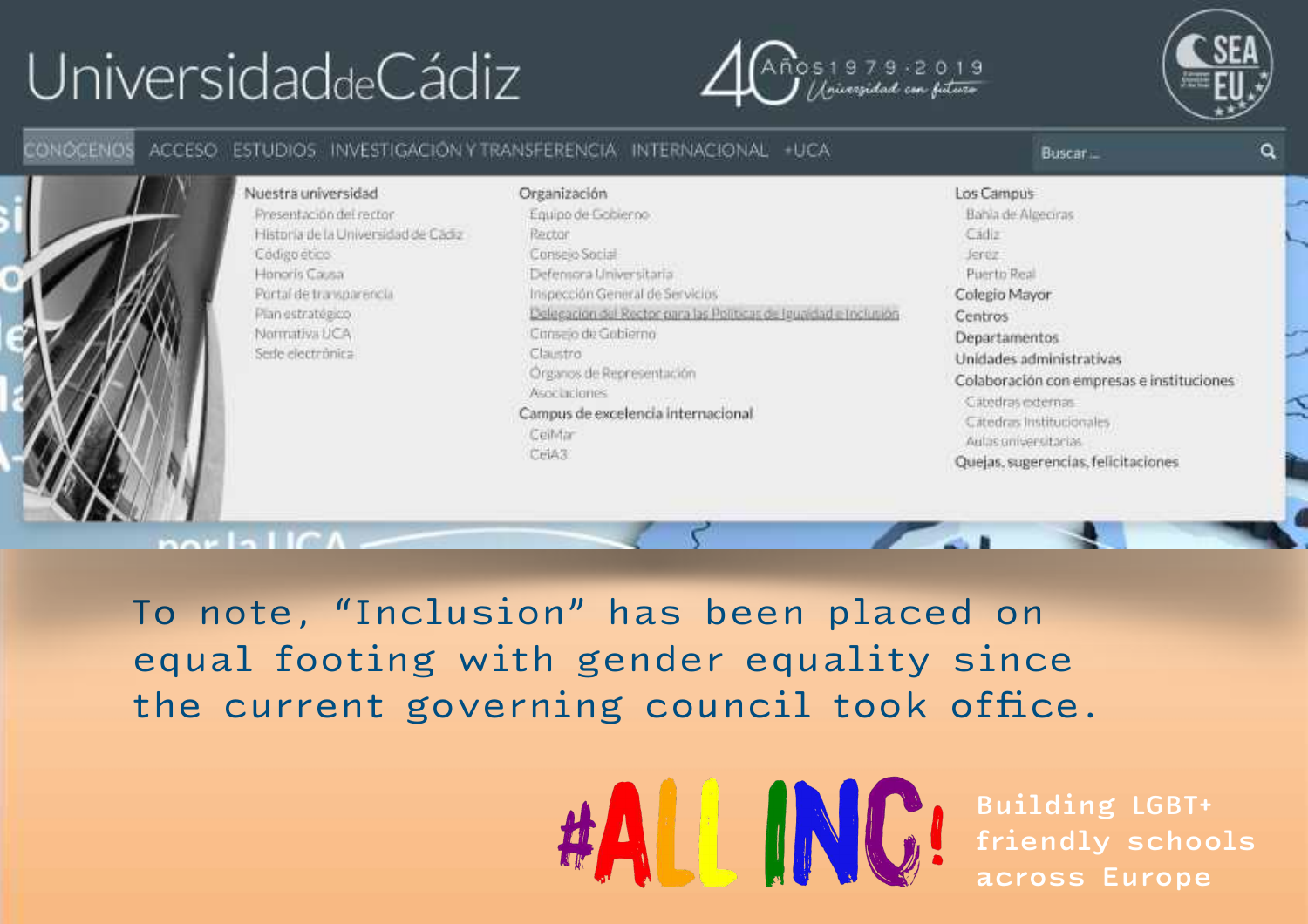

This Delegation is responsible for the university-wide four-year "Plans for Equality between Women and Men" —of which the second is currently under execution (2019-2023)—; numerous reports and protocols have been produced, and the calendar of initiatives and events is abundant.

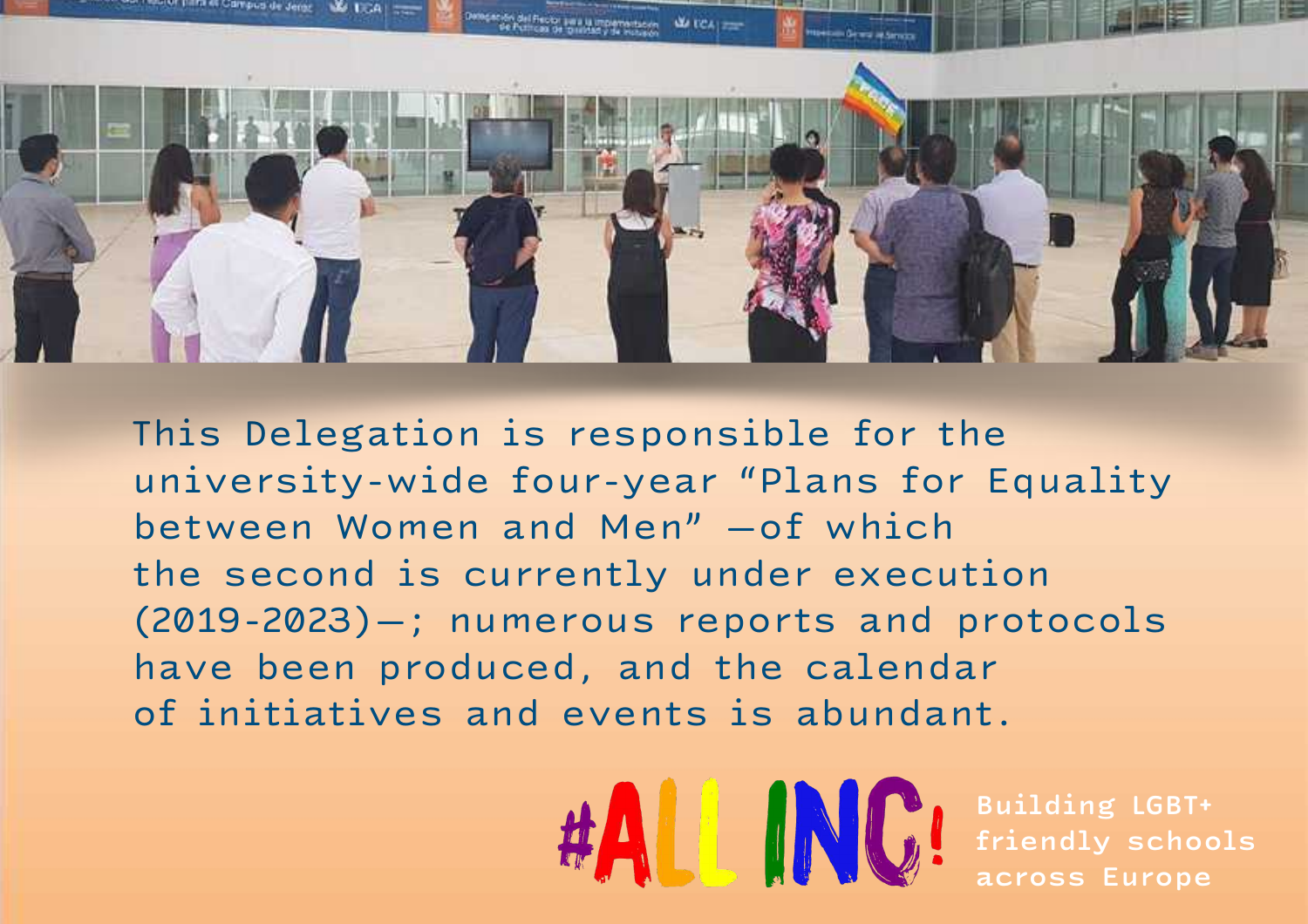A School for Parents, counselling services for students and staff, and dedicated workshops are other ways that this Delegation ensures that permanent attention is given to raising awareness on gender issues, and in this way **"securing the rights and equality of, and freedom from discrimination against, LGTBI persons and their families"** (as expressed in its mission statement).

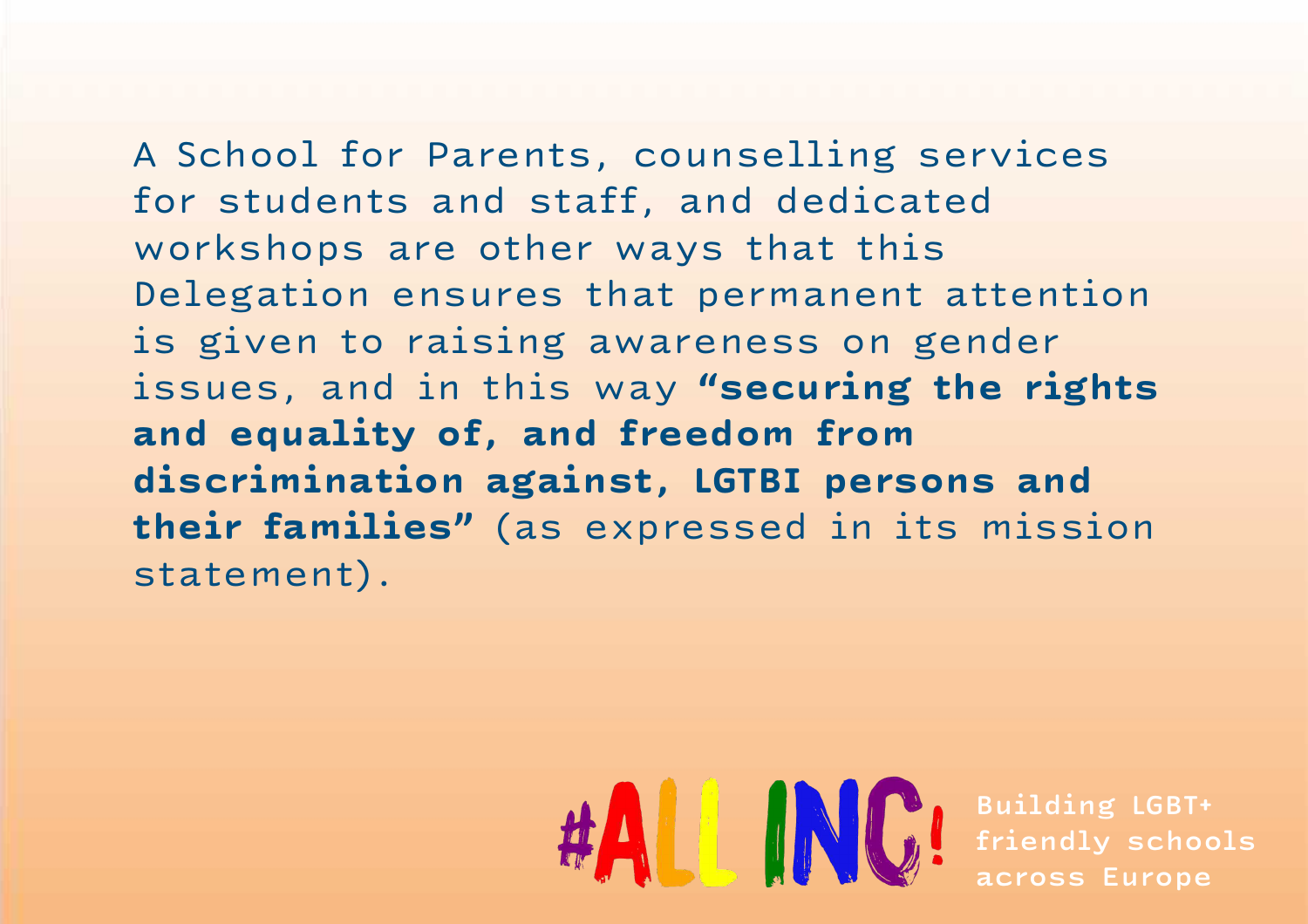## Delegación del Rector para las Políticas de Igualdad e Inclusión

#### CONOCENOS -

Presentación

### Presentación

Unidad de Igualdad entre Mujeres y Hombres

Dirección de Secretariado de Políticas de Inclusión

Our team includes **Guadalupe**, who was recently appointed as head of the Unit for Equality between Women and Men.

Unidad de Igualdad entre Mujeres y Hombres

CONOCENOS ACTUACIONES PLANDERGUALDADUCA ESTUDIOSE BITORNES VIOLENCIAL

Responsables Delegación del Rector para las Políticas de

#### Igualdad e Inclusión



Maria Acale Sánchez Maria Acale Sánchez<br>Delegado a del Rector para las Políticas de Igualdad e finclusión

(2) desegada igualdadincius on@uca.es



Mayka García García Mayka García Geretariado de Políticas de Inclusión

L 47011 ICI directora inclusion@uca.es

## Responsables Unidad de Igualdad entre Mujeres y Hombr



Guadalupe Calvo García Director/a de la Unidad de Igualdad

Ed directora igualdad@oca.es

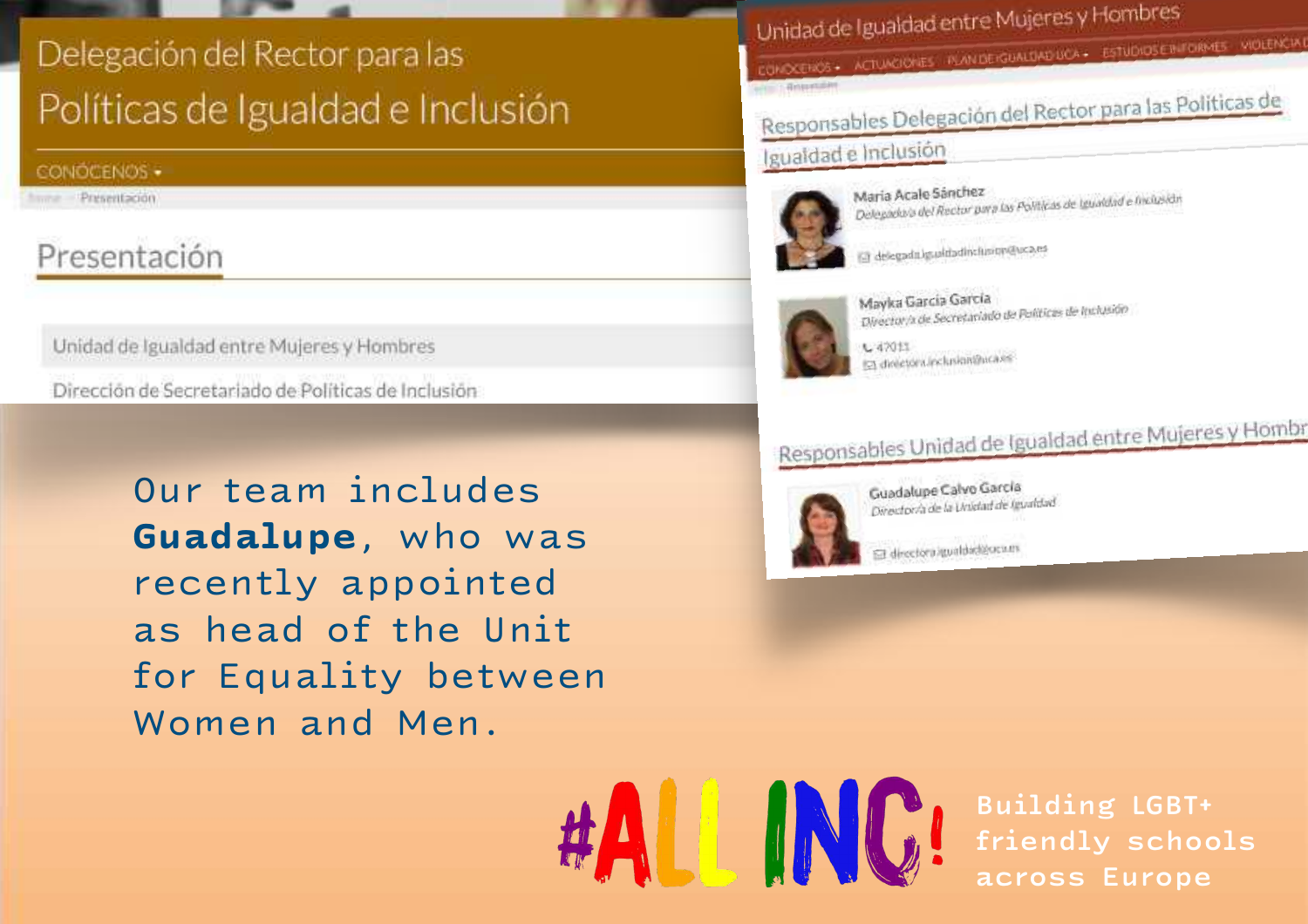All four members of the team participate, in various capacities, in the **Master's degree on "Gender Studies, Identities and Citizenship",** which has existed for 10+ years and has received several important awards for innovation, excellence and commitment to gender equality.



**Máster Oficial Interuniversitario** 



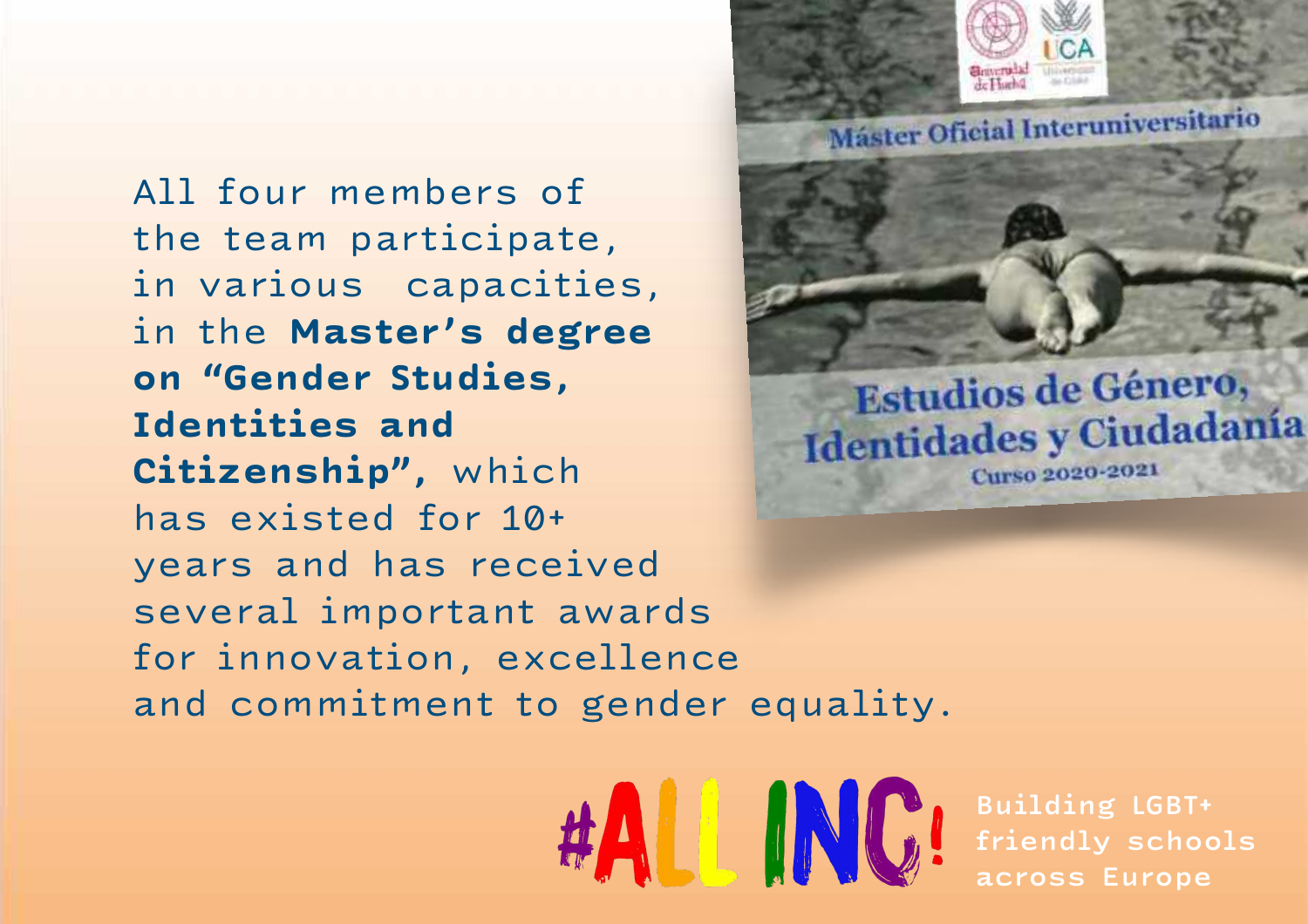The programme is firmly rooted in both the theoretical research and the intervention methods in gender studies, with modules ranging from migrations, family and work relations, anthropological and cultural approaches to gender and sexuality, to health, violence and criminal law (with the social sciences leaving some room for the humanities —literature— where two team members, **Asunción** and **Rafael**, share a module).

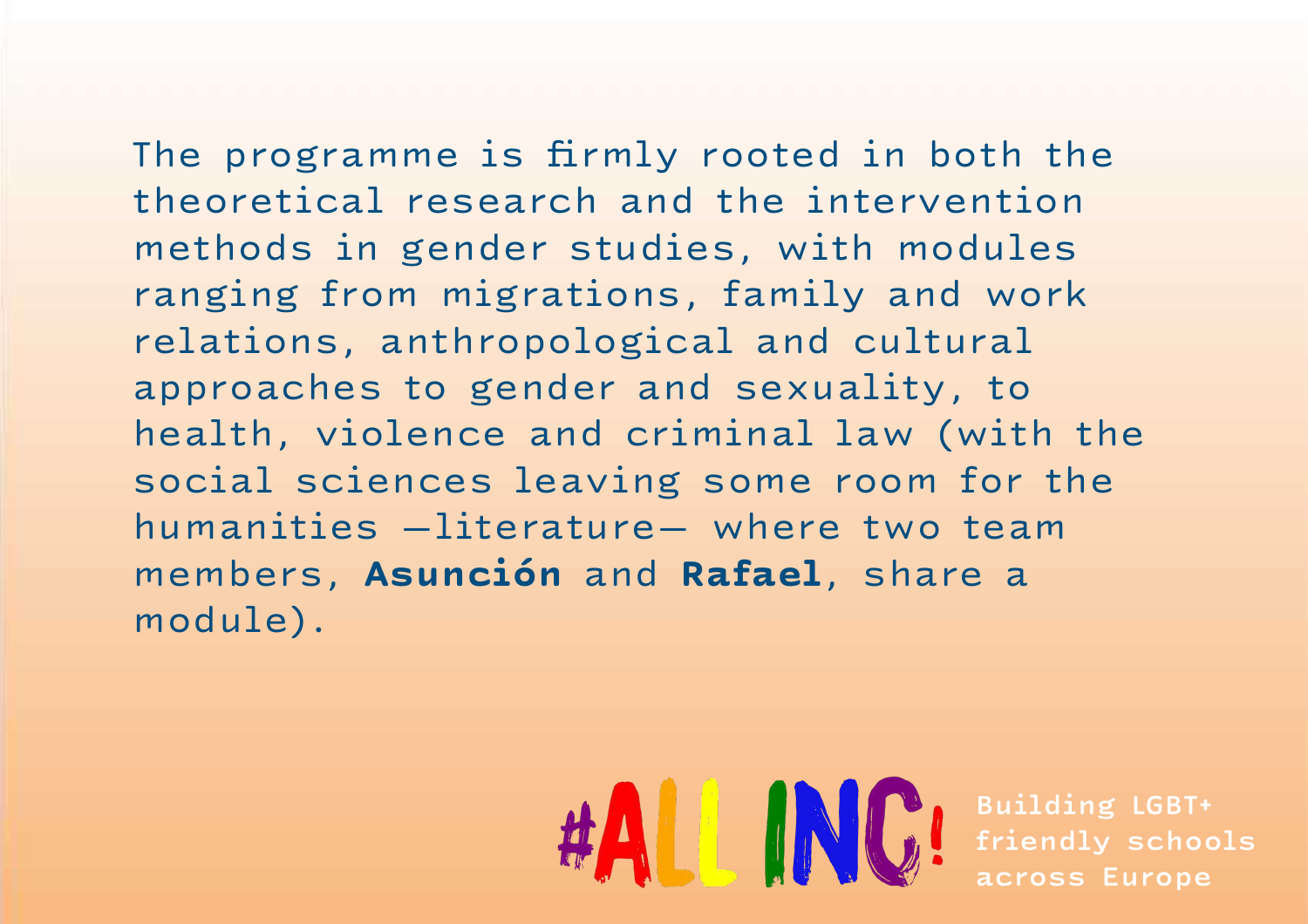

**Asunción** leads other theoretical and historical contents; and, importantly, she is one of the programme's founding members.

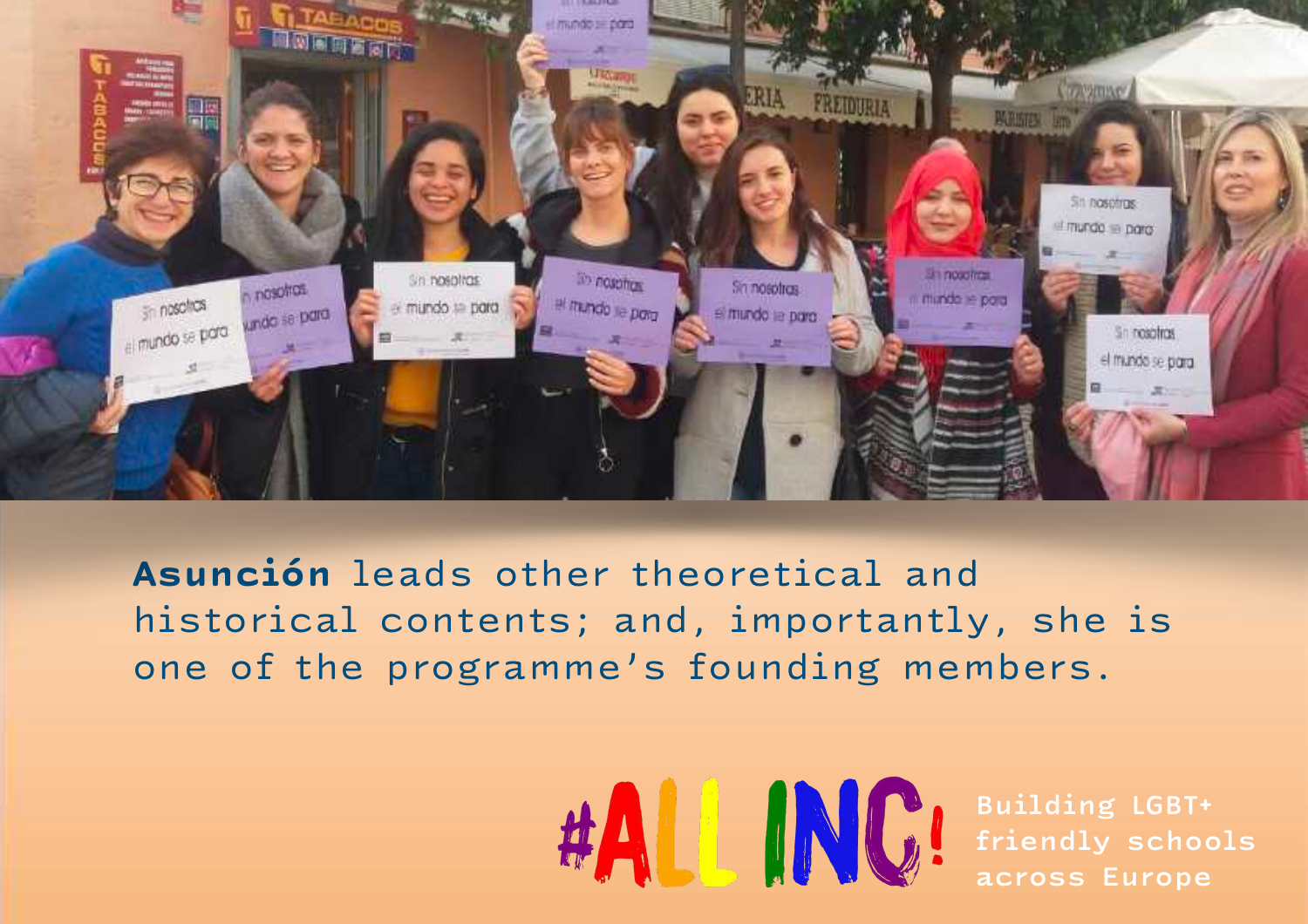Rosa Vázquez Recio (Coord.) M. López-Gil, J. Marrero Acosta, J. M. Paraskeva, S. Redon Pantoja, A. Sánchez Bello, J. J. Tamayo, J. Torres Santomé

Reconocimiento y bien común en educación



**Rosa**, the programme's specialist in research and intervention methods, has supervised projects with innovative approaches to educational issues, often beyond the scope of the regional/national system, since many students come from Latin America, thanks to a special scholarship scheme.

AN A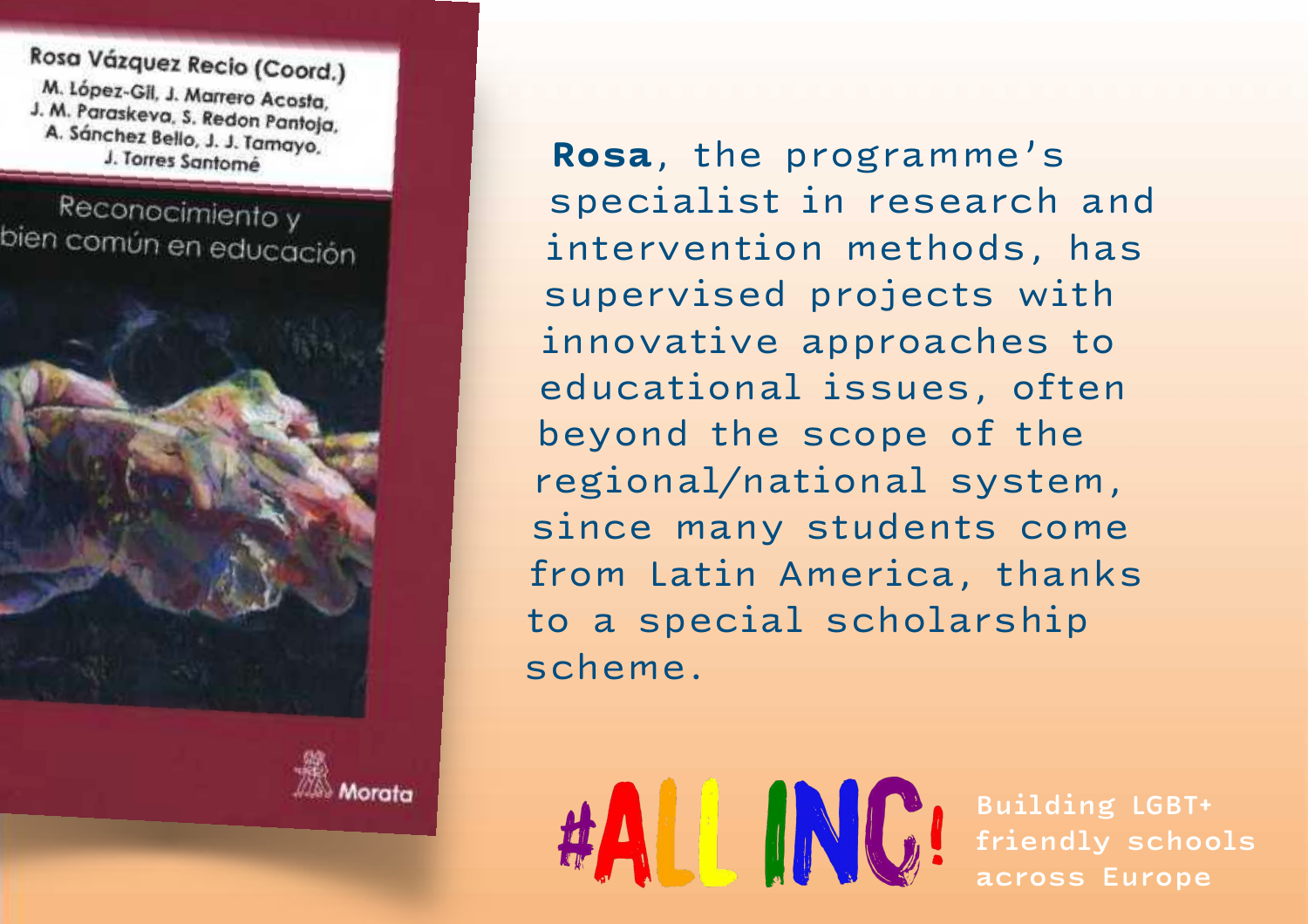### A few recent titles showing the range of research and intervention topics supervised by Rosa and/or by Asunción:

"The impact of the Instagram phenomenon on gender stereotypes"

"Cybercontrol in adolescent couples: a gender violence perspective on WhatsApp"

"Co-opting trans identities, and its consequences,

in web 2.0 discourse: the Twitter case"

"Political practices and public space disputes: Cádiz's 'Feminist Assemblies'"

"Women, reparation and mental health: a case study in Caribbean Colombia"

"Life experiences and perceptions of heterosexuality among UCA students"

"An approach to the trans rainbow in secondary education:

a case study"

"Co-educational films: fiction or reality?"

"Educational shortcomings and needs in gender-related matters in adolescence"

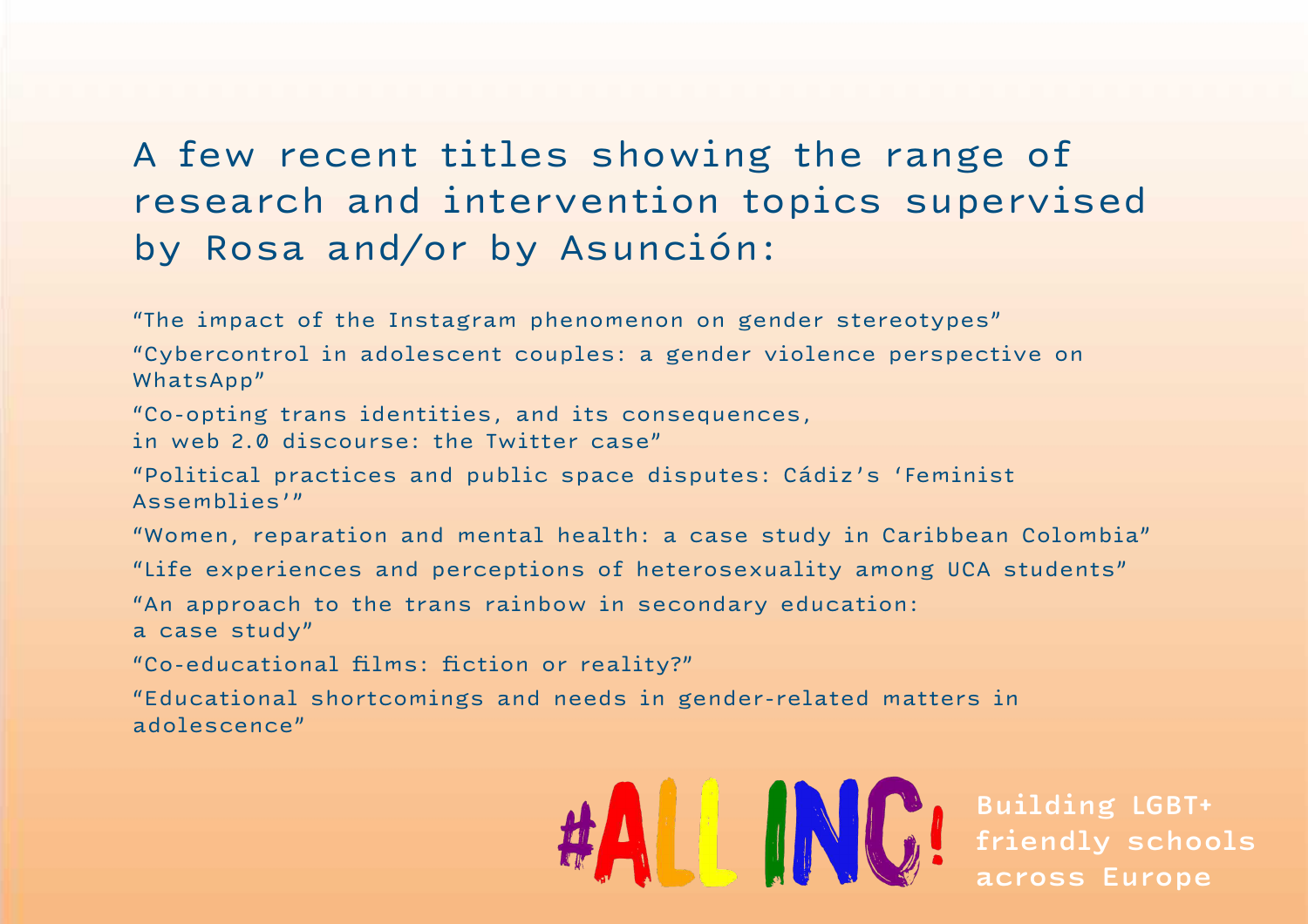



#### All Inc!

@homo\_poly

An EU funded project aiming at creating Check out the website of our former pro info!

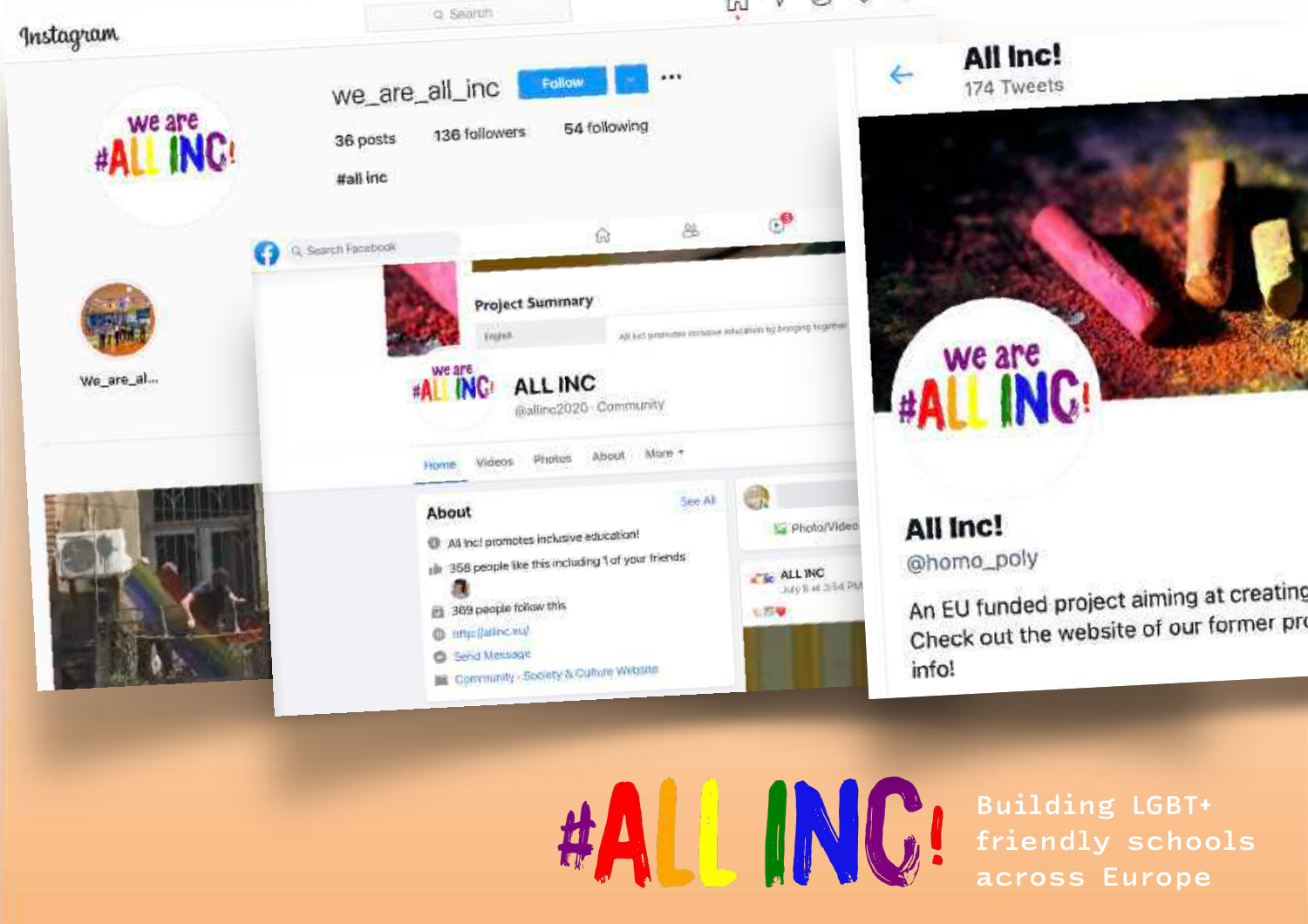

## **allinc.eu**

Building LGBT+ friendly schools across Europe

Partners Resources Human Library Blog Contact

across Europe

# *Please like us!*

#### **Project Summary**

#ALL INC!

All Incl promotes inclusive education by bringing together pupils, (trainee) teachers All Incl promotes inclusive education by bringing together pupils, the many, the community to build LGBT+ friendly schools. All Incl is active in Belgium, Germany, I English Netherlands, Spain and the United Kingdom. Deutsch In each country, a university and secondary school will partner with pupils to co-co-<br>In each country, a university and secondary school will partner with pupils to Castellano In each country, a university and secondary school will be transfer that the built to<br>schools and supporting 'tools for schools'. A virtual 'human library' will be built to schools and supporting tools ior schools people across Europe. Ελληνικά Magyar Nederlands Polski Building LGBT+ **ING!** friendly schools

Home  $\vee$ 

Team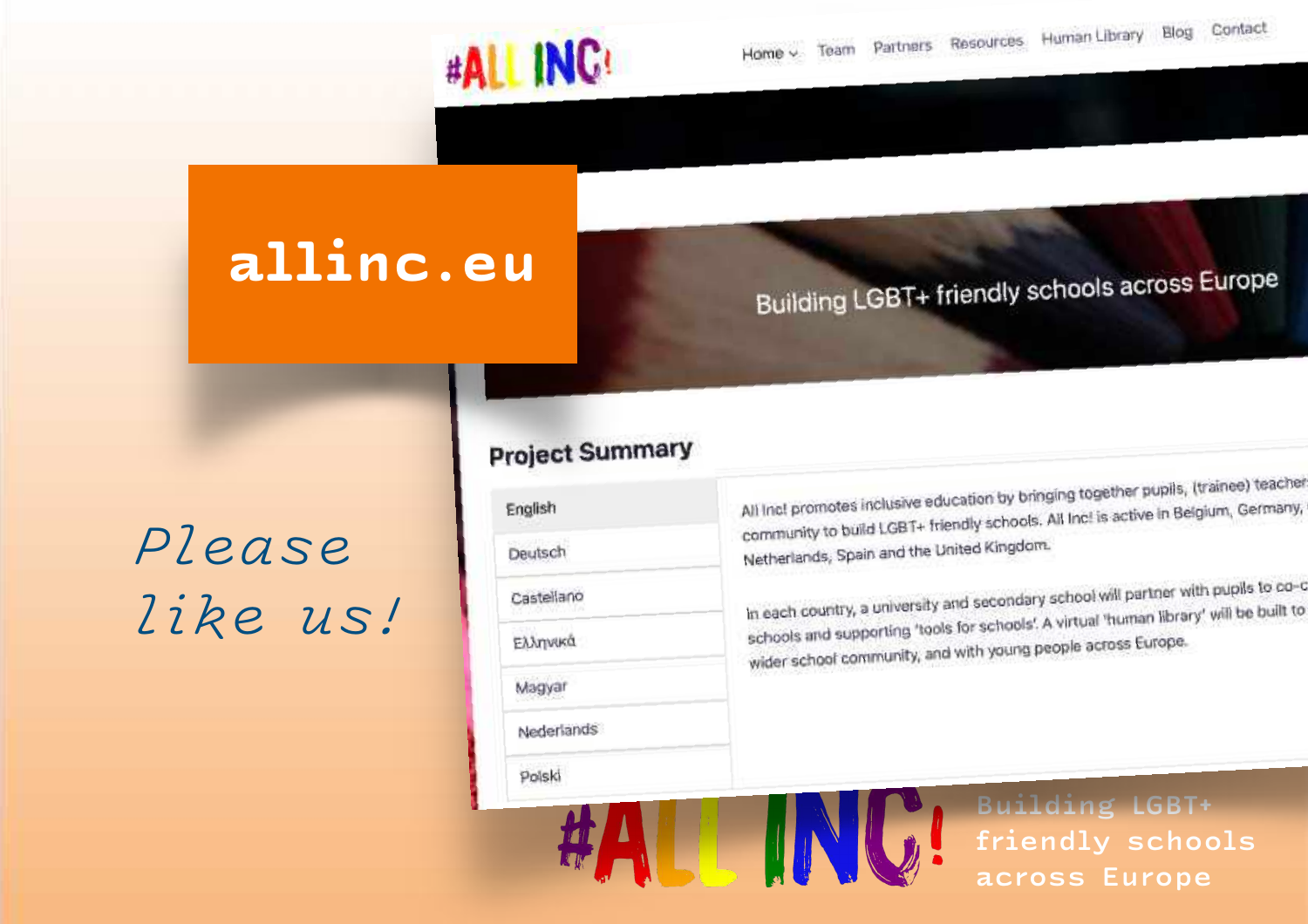eaming

Resources

Bloc

Conference

# **HOMO'POLY**

UNDERSTANDING AND ACCEPTANCE OF DIVERSITY, ESPECIALLY HOMOSEXUALITY

Homo'poly seeks to promote understanding and acceptance of diversity, especially homosexuality,

### **Homopoly** (2016-19)

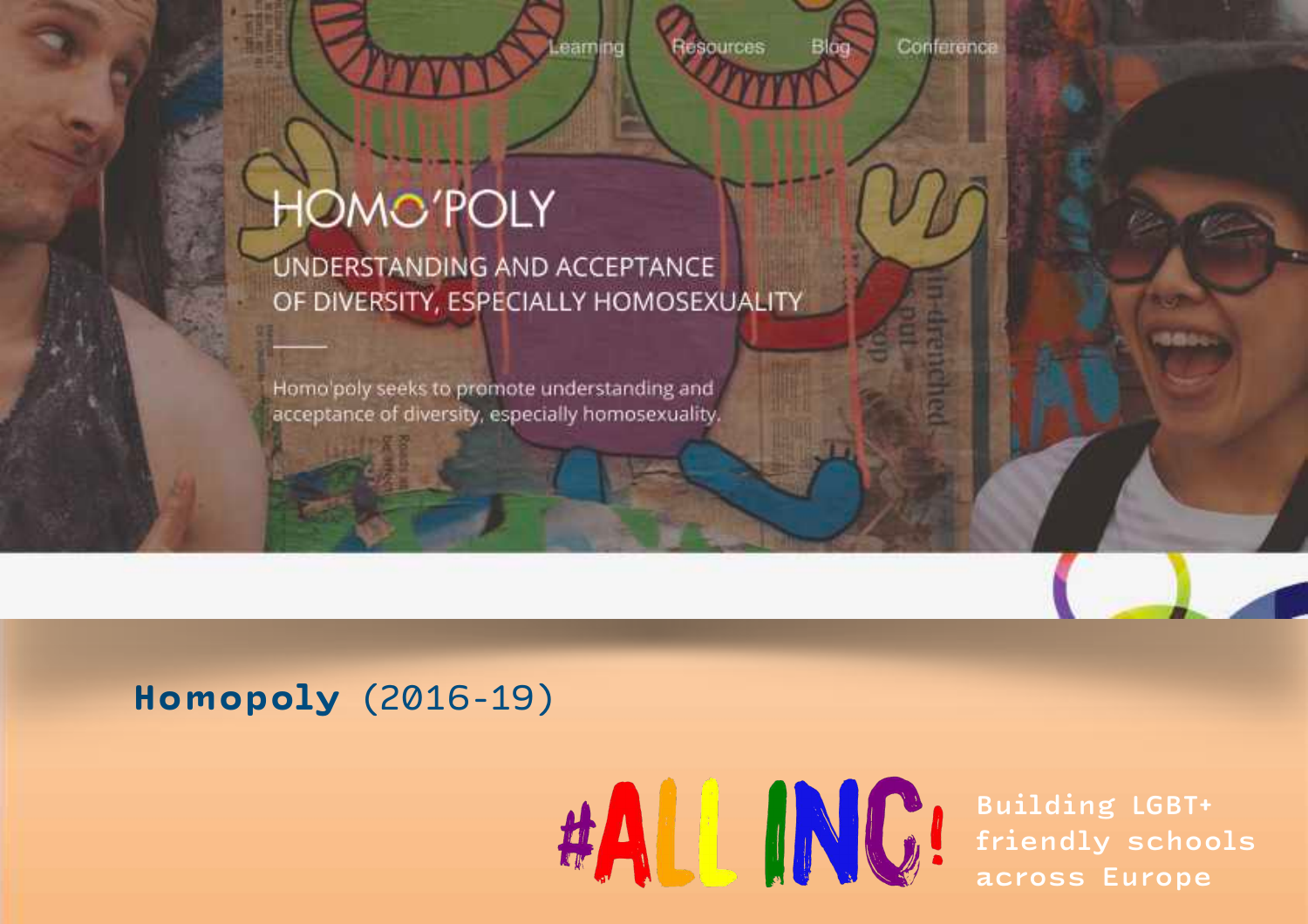# Project's phases

*Current*

- All Inc! Hub
- Towards Inclusion: LGBT+ in Education across Europe

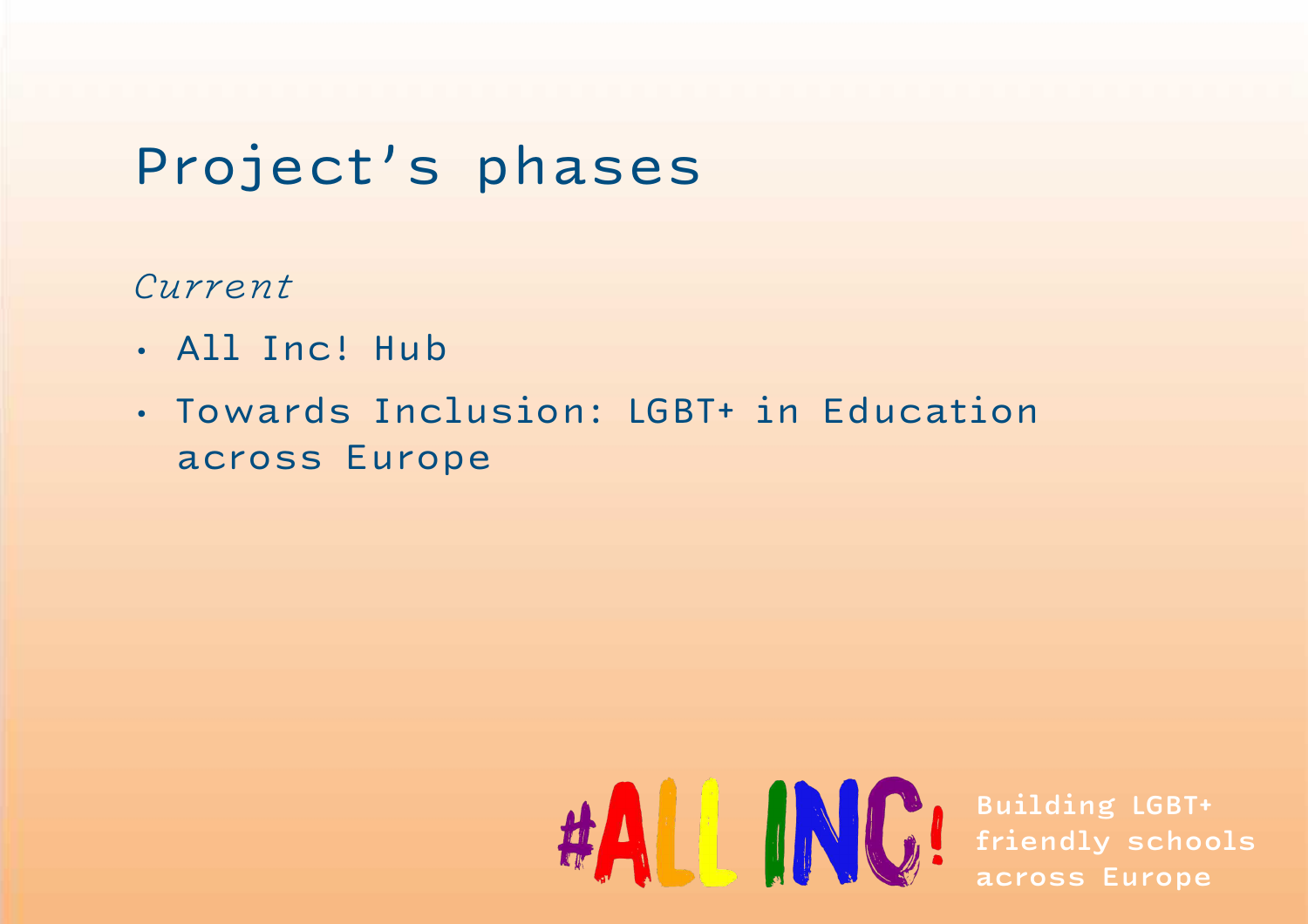## To follow

- Storytelling: the Human Library
- Testing, validation and evaluation of pedagogical materials
- Co-creating a vision for LGBT+ friendly schools
- Tools for schools
- Lessons learned: recommendations for LGBT+ friendly schools

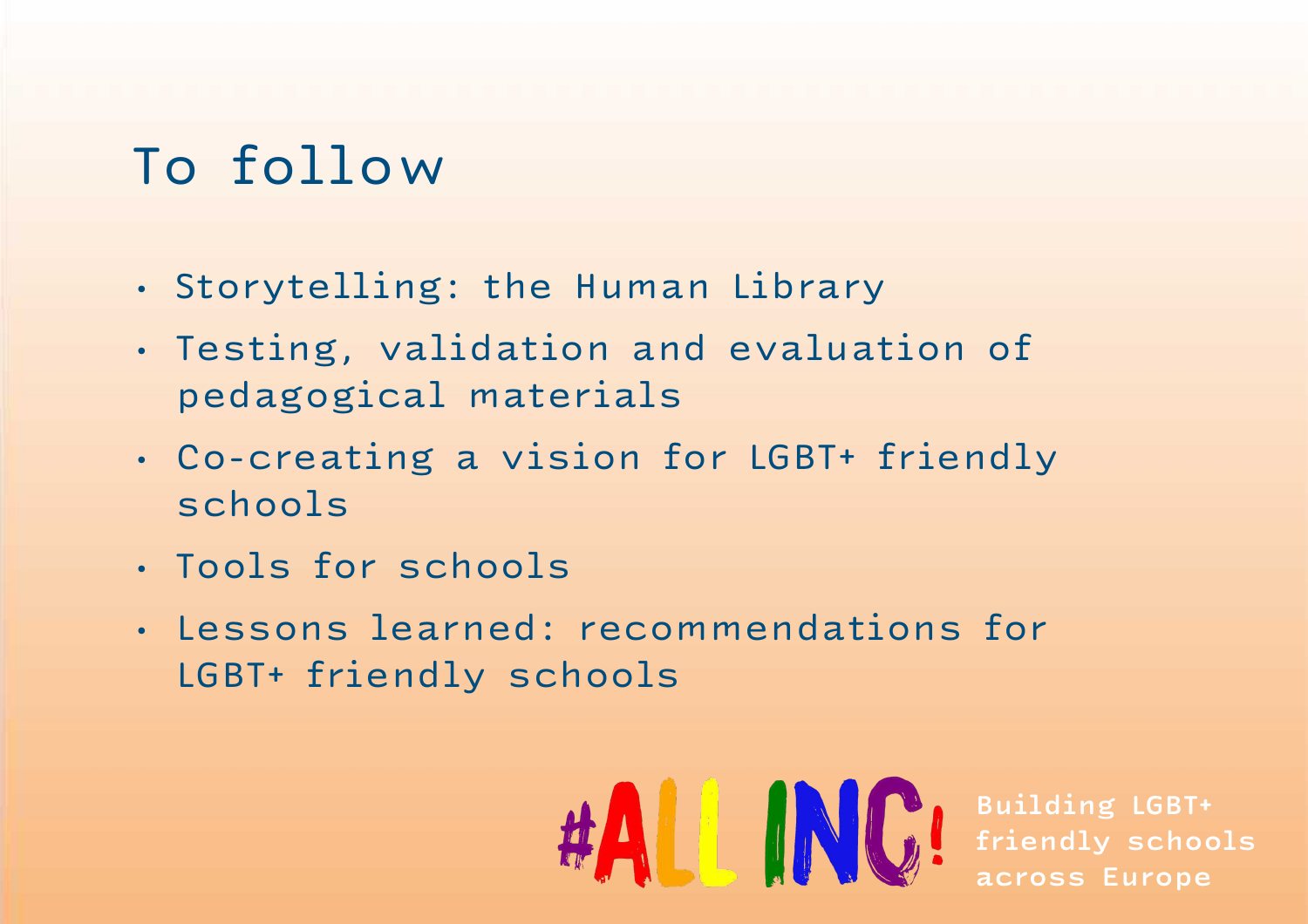

**[internacional.uca.es/all-inc](https://internacional.uca.es/all-inc-building-lgbt-friendly-schools-across-europe/)[building-lgbt-friendly-schools](https://internacional.uca.es/all-inc-building-lgbt-friendly-schools-across-europe/)[across-europe/?lang=en](https://internacional.uca.es/all-inc-building-lgbt-friendly-schools-across-europe/)**

Vicerrectorado de

Internacionalización

**OR SIMPLY (SHORT URL)**

**is.gd/Ep0TYf**

**THE TIME OF THE PROPERTY**